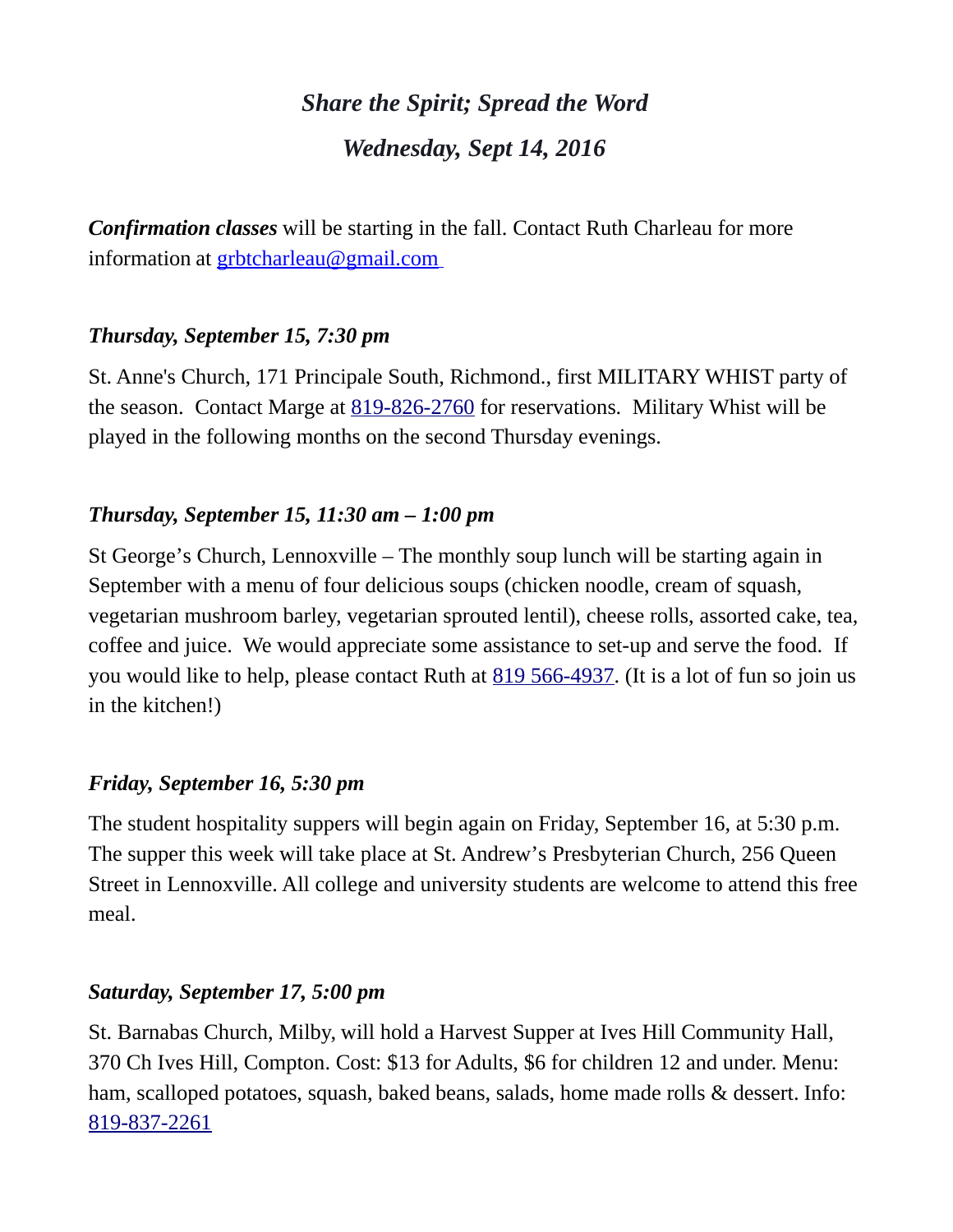#### *Sunday, September 18, 2:00 pm.*

St. Paul's Church, Sydenham. Annual harvest service. Everyone welcome.

#### *Saturday and Sunday, September 24 and 25, 8:00 am to 4:00 pm*

Trinity United Church, Cookshire – Garage Sale. Bag Sale will be Sunday, Oct. 2 from 11 - 2. Fill a bag with items of your choice for \$5.00.

#### *Saturday, September 24, 8 am till noon.*

St Anne's Church, Richmond. Rummage sale. Bargains galore, bag sales, too.

#### *Saturday, September 24, 10:00 am – 3:00 pm*

An invitation is extended to the Deanery for a Grounds Clean-up day for St. George's Rectory in Lennoxville on Saturday, Sept. 24th from 10-3:00. Lunch and a list of chores will be provided. Please come with work gloves, rakes, and a cheerful smile! Cancelled only if pouring rain.

#### *Saturday, September 24, 9:00 am*

Christ Church Hall, 545 Dufferin St, Stanstead. Annual Fall Leaf. Sale tables, food tables, craft tables, attic treasures, sewing etc. Join us for coffee, goodies and fellowship.

#### *Sunday, September 25, 4:00 pm*

Cancelled - St George's Church, Lennoxville. Service of evensong.

#### *Saturday, October 1, 11:00 am*

October 1, 11 a.m. Blessing of the Pets in honor of the Feast of St. Francis of Assisi. River Park, North Hatley, near the farmers' market. Each owner will get a digital photo of them with their pet and a certificate. Bishop Bruce Myers will be there together with